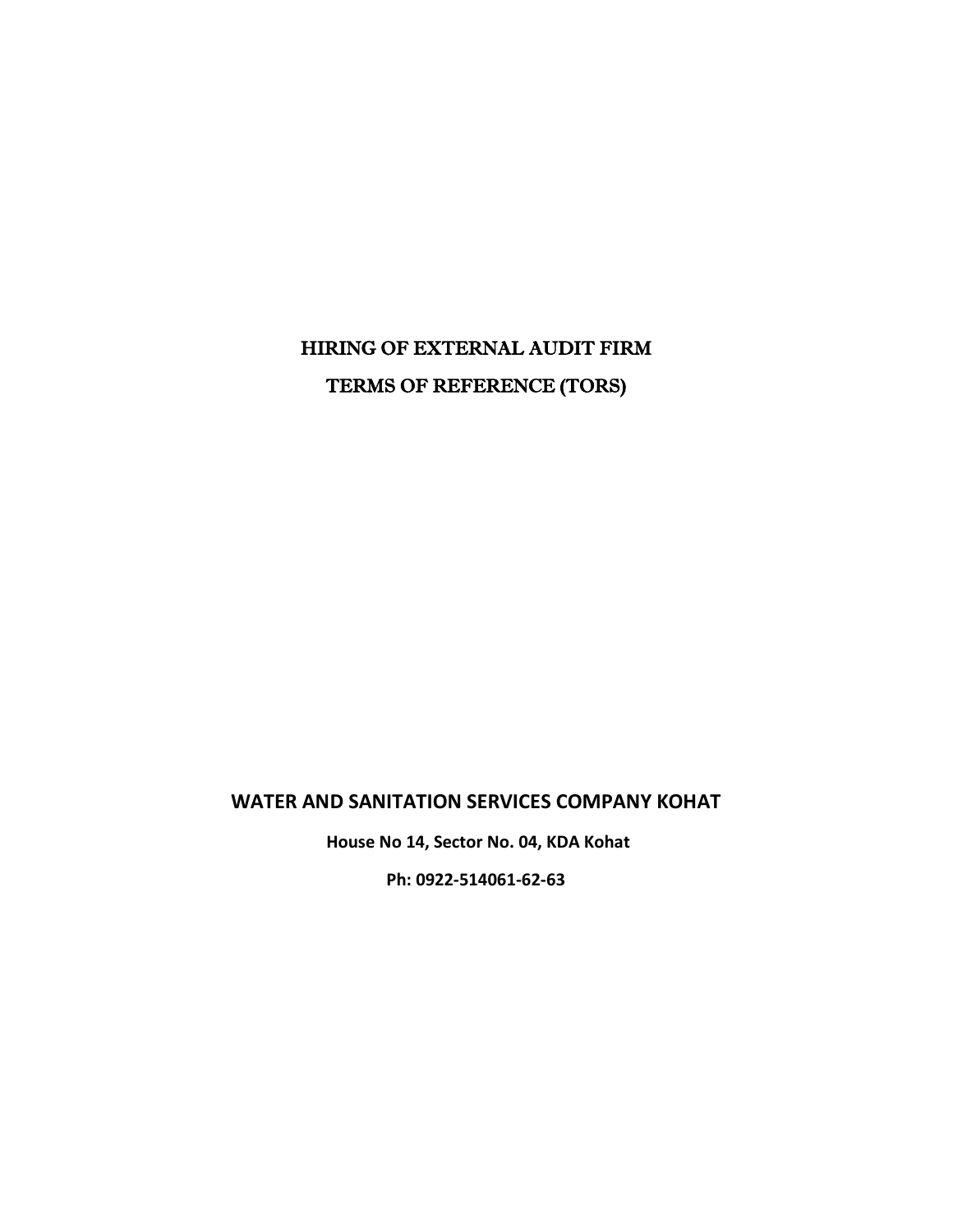# **1. Introduction**

**Water and Sanitation Services Company Kohat (WSSC KOHAT**) has been established by Government of Khyber Pakhtunkhwa and formally registered under section 42 Companies Act 2017 on 25 April 2015 as a Public Limited by Guarantee and not having a share capital. WSSC Kohat has been formed to act as a private sector limb of the local Government & Rural Development Department. The Company is being managed by a board of Directors, having representation from Public & Private Sectors where all policy & strategic decisions are taken through transparent mechanism.

# **2. Objective of Company**

WSSC Kohat has been designed to provide aggregated, corporatized and modern water and sanitation utility, ensuring unremitting water, sanitation and solid waste management service for the residents of 6 Urban Councils including KDA in city of Kohat.

# **3. Service and Assets Management Agreement (SAMA)**

WSSC Kohat has entered in Services and Assets Management Agreement (SAMA) on 25th January 2017 with following two entities.

- **Tehsil Municipal Administration Kohat (TMA).**
- **Kohat Development Authority (KDA).**

WSSC KOHAT has taken over water supply & sanitation services in their area of jurisdiction, along with staff, equipment, machinery and infrastructure related to these services.

#### **4. Financial Arrangement and Structure of WSSC KOHAT**

This financial Arrangement is an integral part of Services and Assets Management Agreement (SAMA) for WSSC Kohat. TMA & KDA will provide budget as per SAMA agreement each year starting from signing date of SAMA on account of Operational Cost of WSSC KOHAT. While KP Government also provide Grant in Aid to WSSC Kohat each year for establishment expenditures.

In addition to operational financial support, Government of Khyber Pakhtunkhwa is also providing Annual Development Funds to WSSC Kohat. Further, all the revenues accruing from the services transferred to WSSC Kohat shall be recovered and retained by WSSC Kohat.

# **5. CALL FOR TECHNICAL AND FINANCIAL PROPOSALS**

Water and Sanitation Services Kohat invites sealed proposals from chartered Accountant audit firms for engagement as External Auditor to conduct external audit of WSSC Kohat as required under Companies Act 2017.

#### **6. OBJECTIVES OF THE CALL**

The engagement of external auditors is a statutory requirement of the Companies Act 2017. Under section 252 of the said Act, every company shall at each annual general meeting (AGM) appoint an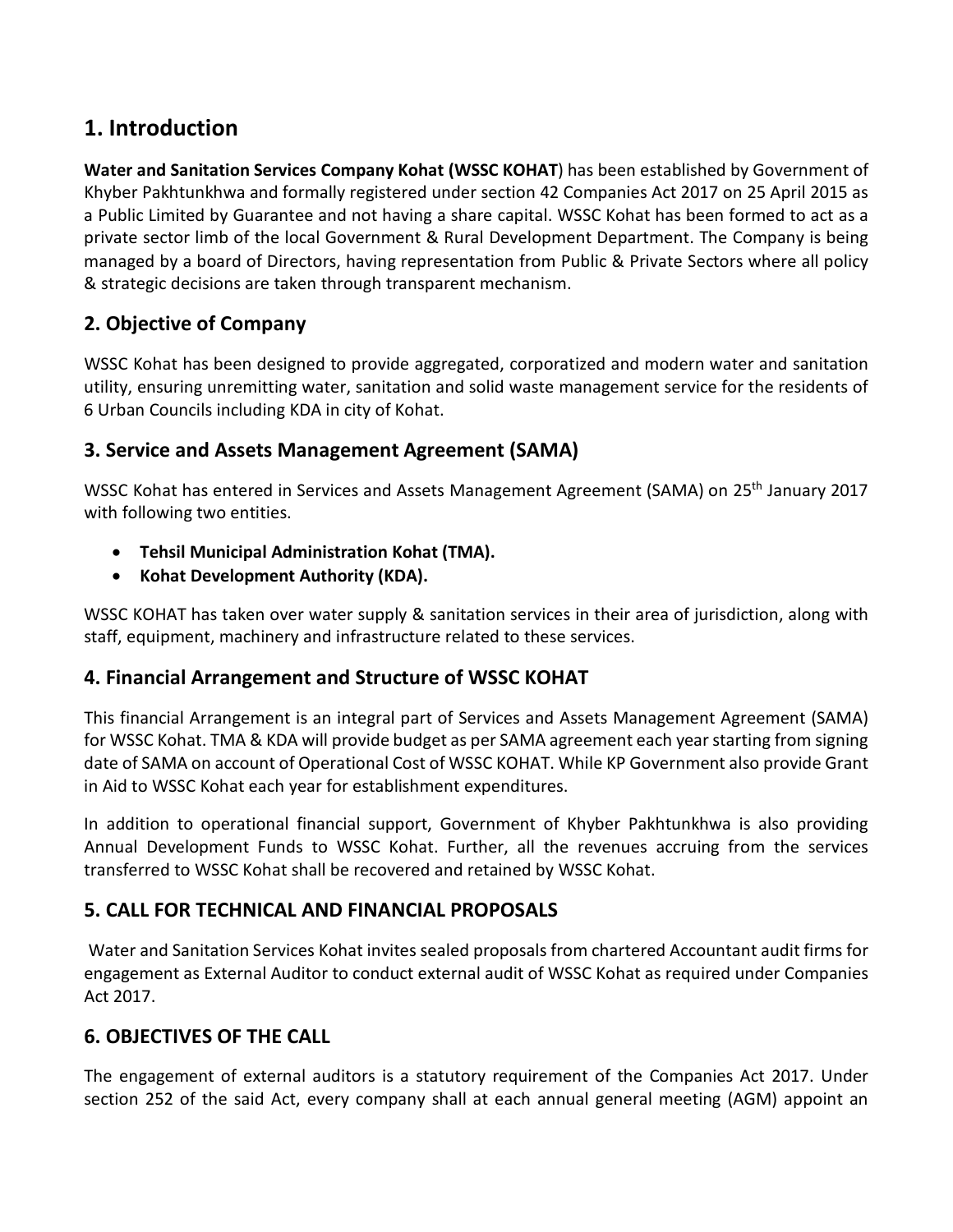auditor or auditors to hold office from the conclusion of that meeting until the conclusion of the next annual general meeting. The Board of Directors of WSSC Kohat had decided to take fresh bids /quotations to hire services of a reputable Charted Accountant Firm for External Audit of the company for the year ending 30 June 2021.

# **7. SCOPE OF AUDIT**

Scope of Audit is as laid down by Section 255 & 257 of Companies Act 2017.

### **8. ELIGIBILITY CRITERIA**

The Chartered Accounting Firm is required to fulfill the following criteria in addition to the provisions as laid down by Section 254 of Companies Act 2017.

- Registered with Institute of Chartered Accountants of Pakistan (ICAP)
- Satisfactory QCR rating from institute of Chartered Accounts of Pakistan.
- At least one office in Peshawar.
- Firm should have experience of at least five years with same size organizations preferably experience to work with Government / Semi government organization /Autonomous bodies.
- Income Tax and GST KPRA (If Applicable registered company).

#### **9. TECHNICAL PROPOSAL**

#### **Technical proposal should contain following and any additional information**

- Corporate profile, full name of the firm, number of partners, permanent addresses and evidence of formation preferably in the form of partnership deed.
- Registration with Institute of Chartered Accountant firms.
- Satisfactory QCR rating from institute of Chartered accounts of Pakistan.
- Information about infrastructure of the firm including details of offices /branches at least one office in Peshawar with list of staff strength
- Firm Should have minimum experience of at least five years with same size organizations preferably experience to work with Government / Semi government organizations/ Autonomous bodies.
- Structure of the firm with list of all key personal (partners, directors, senior managers etc.)
- Annual Financial statements for the last five years.
- Income Tax and GST, KPRA (if applicable ) registered company
- Undertaking that the firm is not blacklisted by any of Provincial or Federal Government Department, Agency, Organization or Autonomous body or Private Sector Organization anywhere in Pakistan.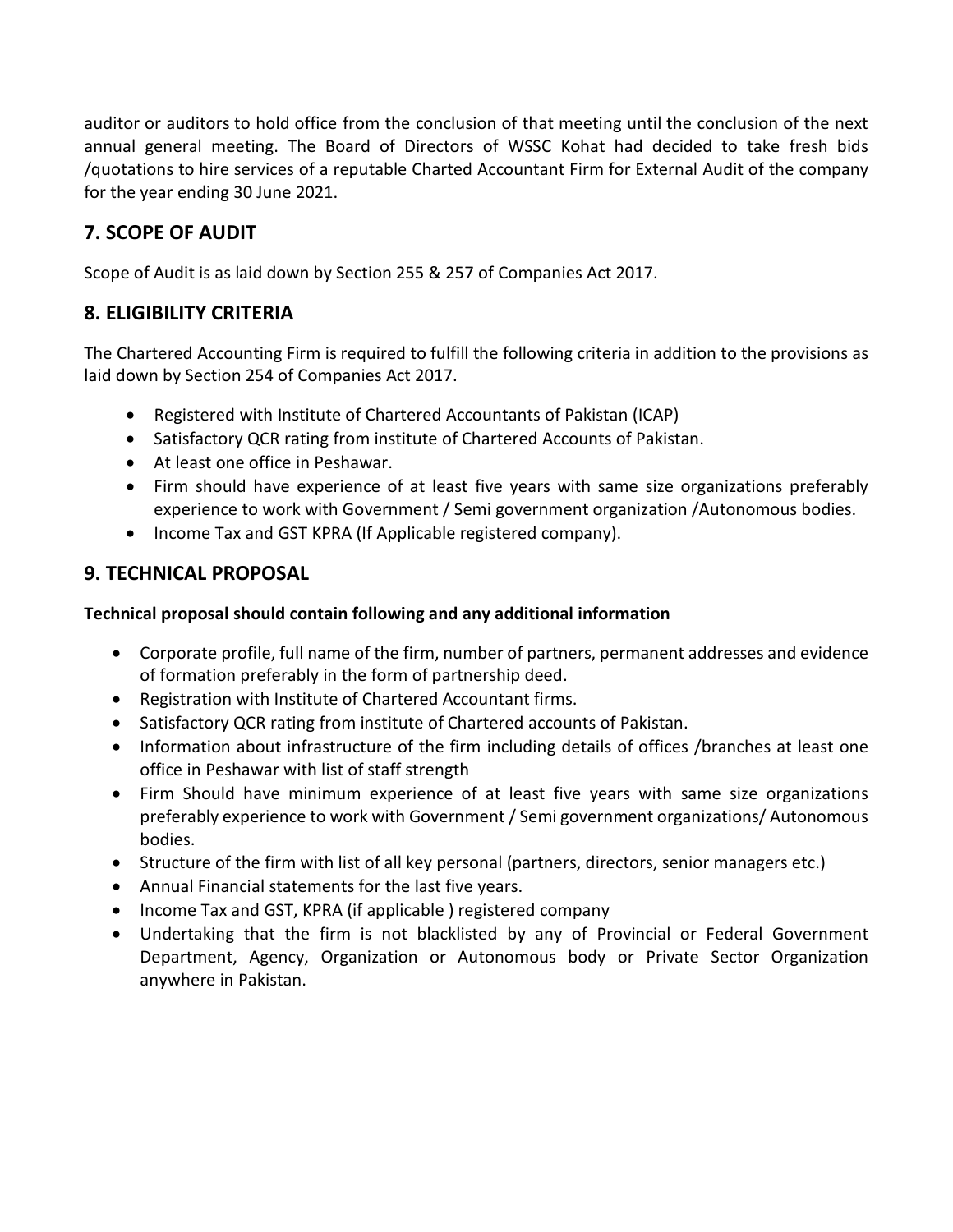#### **10. FINANCIAL PROPOSAL**

• The Firms are required to yearly fee on Lump sum basis in Financial Proposal. The Financial proposal must be submitted in a separate sealed envelope on letterheads, indicating the name of the firm. Yearly lump sum fee quoted should be Pak. Rupees inclusive of all applicable taxes such as GST, Income Tax, etc. If not specifically mentioned in the Quotation, it will be presumed that the prices include all taxes. WSSC Kohat will also not be responsible for any change in Tax regime subsequently.

# **11. TECHNICAL EVALUATION CRITERIA**

The proposal will be evaluated and considered in accordance with the technical proposal as well as Financial Proposal on the basis as defined in Khyber Pakhtunkhwa Public Procurement of Goods, Works and Services Rules 2014 Chapter IV Clause 23 (b). Criteria to be used for the selection of the firm are given in below table.

| Sr.No. | <b>Technical Evaluation Criteria</b>  | <b>Marks</b> |
|--------|---------------------------------------|--------------|
| 1.     | <b>Registration &amp; Affiliation</b> |              |
|        | <b>QCR Rating</b>                     | 40           |
| 2.     | Experience as on June 30,2020         |              |
|        | 21 and Above Years                    | 30           |
|        | 11 To 20 years                        | 25           |
|        | 6 To 10 years                         | 20           |
|        | 05 years                              | 15           |

| Sr.No. | <b>Technical Evaluation Criteria</b> | <b>Marks</b> |
|--------|--------------------------------------|--------------|
| 3.     | <b>List of Public Sector Clients</b> |              |
|        | More than 10 Clients                 | 30           |
|        | 9 To 10 Clients                      | 25           |
|        | 6 To 8 Clients                       | 20           |
|        | 05 Clients                           | 15           |
|        |                                      |              |
|        | <b>Total</b>                         | 100          |
|        | <b>Qualifying Marks 60%</b>          |              |

**Note:** 60% weightage will be provided to the Technical proposal and 40% weightage will be provided to the financial proposal as per QCBS method as defined in Khyber Pakhtunkhwa Public Procurement of Goods, Works and Services Rules 2014 Chapter IV Clause23(b).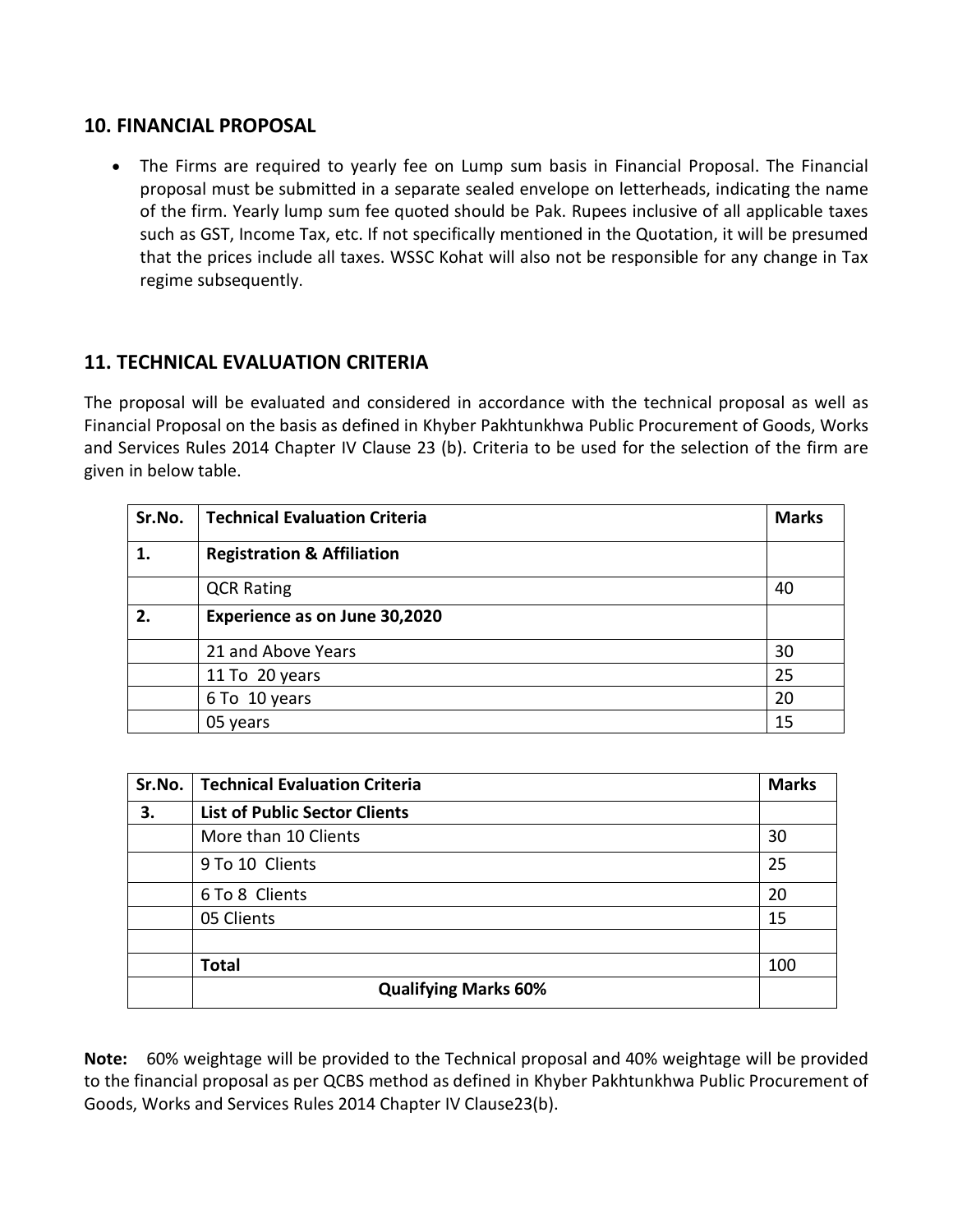### **12. TERMS & CONDITIONS**

- WSSC Kohat invites proposals in sealed envelope (Single Package containing two separate sealed envelopes which shall be marked separately as "TECHNICAL PROPOSAL" And "FINANCIAL PROPOSAL"
- The envelope should be marked as "TECHNICAL PROPOSAL" And "FINANCIAL PROPOSAL" In bold and legible letters.
- Participating Firms must submit the bids that comply with these TORs and bidding documents. If any terms or condition of the participating firm contradicts/conflicts with the KPPRA Rules & WSSC Kohat terms and conditions, the terms and conditions of KPPRA Rules will prevail.
- No Proposal /bid will be accepted after the due date and time.
- The proposal /bid should be valid for two (2) months period.
- Bidders who fail to complete and attach all relevant documents will disqualified
- No tender document will be accepted if not properly sealed and marked;
- The WSSC Kohat will enter into a formal contract with the successful bidder
- Firms presenting information intentionally incorrect or fraudulent will be disqualified
- WSSC Kohat will not be responsible for any cost or expense incurred by bidders in connection with preparation or delivery of bids.
- Proposals /Bids received through any other mode /addressed to any other person will not be entertained.
- Any change of information provided in the tender document that may affect delivery of services should be brought to the WSSC Kohat attention as soon as possible. Failure to comply may result in the contract being terminated
- Although adequate thought has been given in the drafting of this document, errors omission if any may be subject rectification.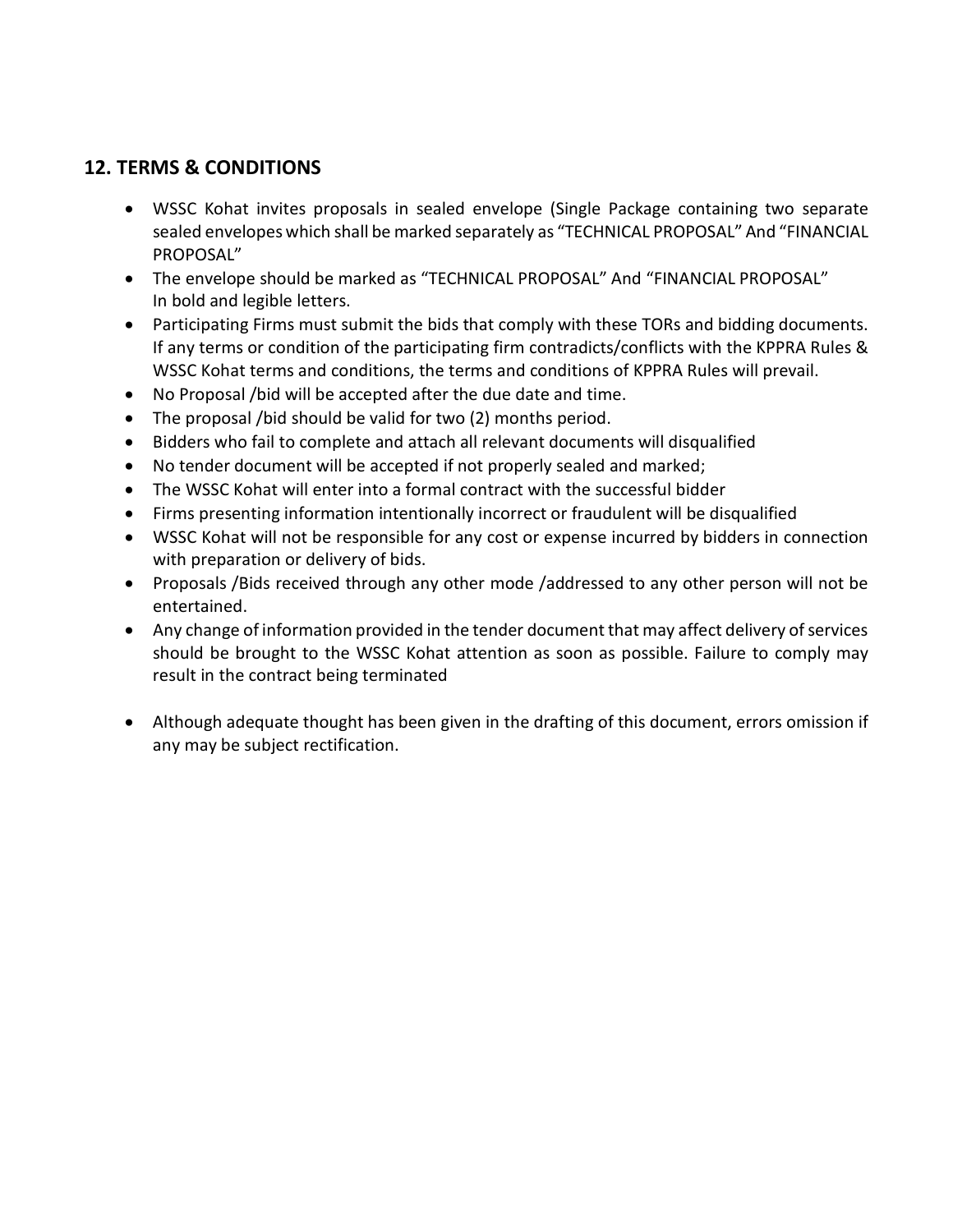#### **WATER AND SANITATION SERVICES COMPANY KOHAT**

#### **GOVERNMENT OF KHYBER PAKHTUNKHWA**

#### **Registered under section of 42 of Companies Act 2017**

# **EXPRESSION OF INTEREST FOR HIRING OF EXTERNAL AUDIT FIRM**

Water and Sanitation Services Kohat (WSSC Kohat) has been established by government of Khyber Pakhtunkhwa and formally registered under Section 42 of Companies Act 2017. WSSC Kohat invites Expressions of Interest from auditing firms (chartered accountants). The firm should also fulfill the following additional requirements.

- Registered with Institute of Chartered Accountants of Pakistan (ICAP).
- Satisfactory QCR rating from institute of Chartered Accounts of Pakistan.
- At least one office in Peshawar.
- $\div$  Firm Should have experience of at least five years with same size organization preferably experience to work with Government /Semi government organizations/Autonomous bodies.
- Income Tax, GST and KPRA (if applicable) registered company
- $\div$  Late, incomplete or conditional applications will not be entertained.

Interested firms who qualify as per the criteria mentioned above may submit their response latest by close of Business on Date: 22/10/2020 only shortlisted firms will be called / selected for submission of detailed technical and financial proposals.

Detailed Terms of Reference (TORs) including evaluation criteria can be obtained from the office of the undesigned along with written application**.**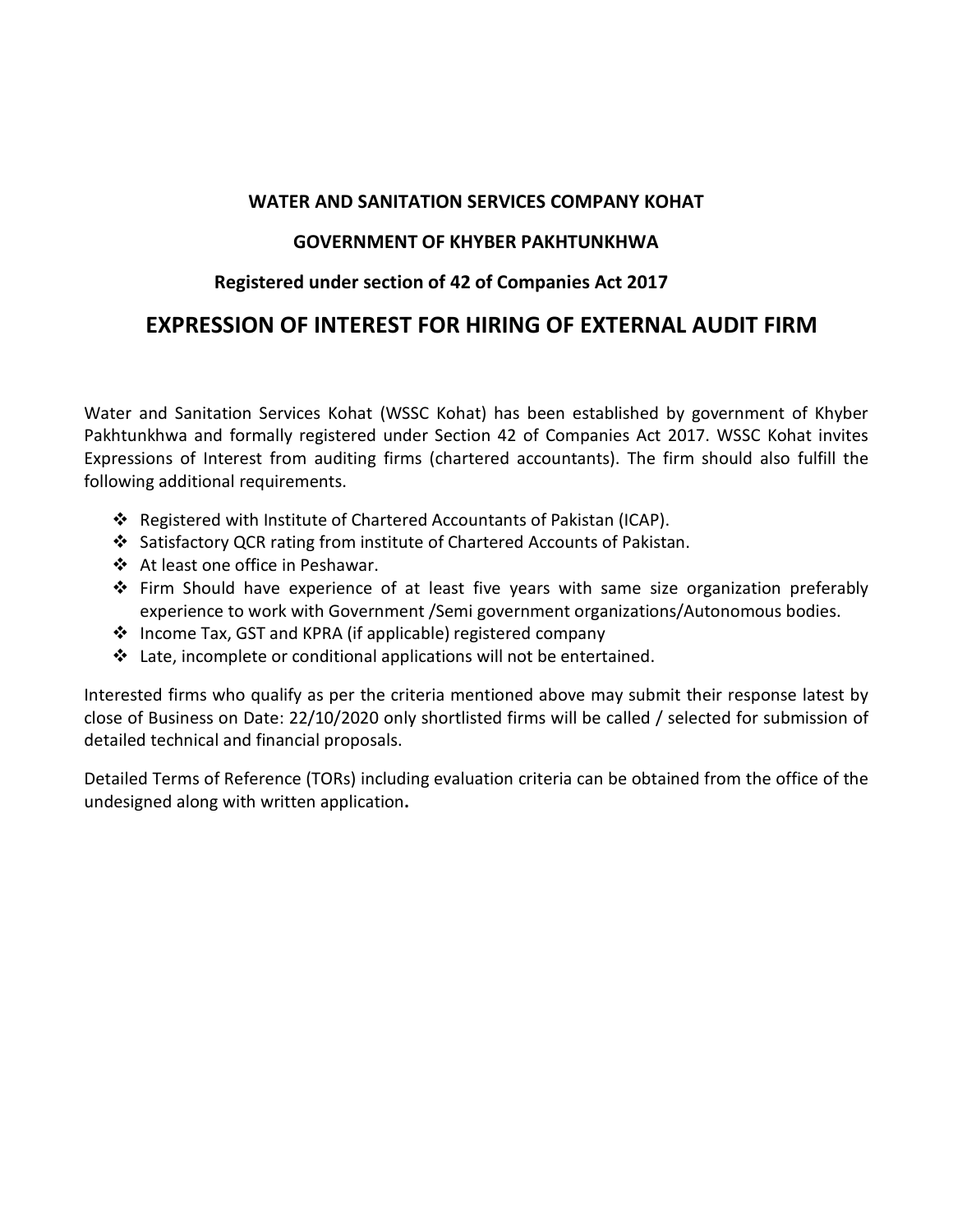# **GOVERNMENT OF KHYBER PUKHTUNKHWA (WATER AND SANITATION SERVICES COMPANY KOHAT)**

# **TERMS OF REFERENCE**

**FOR**

**HIRING OF EXTERNAL AUDIT FIRM**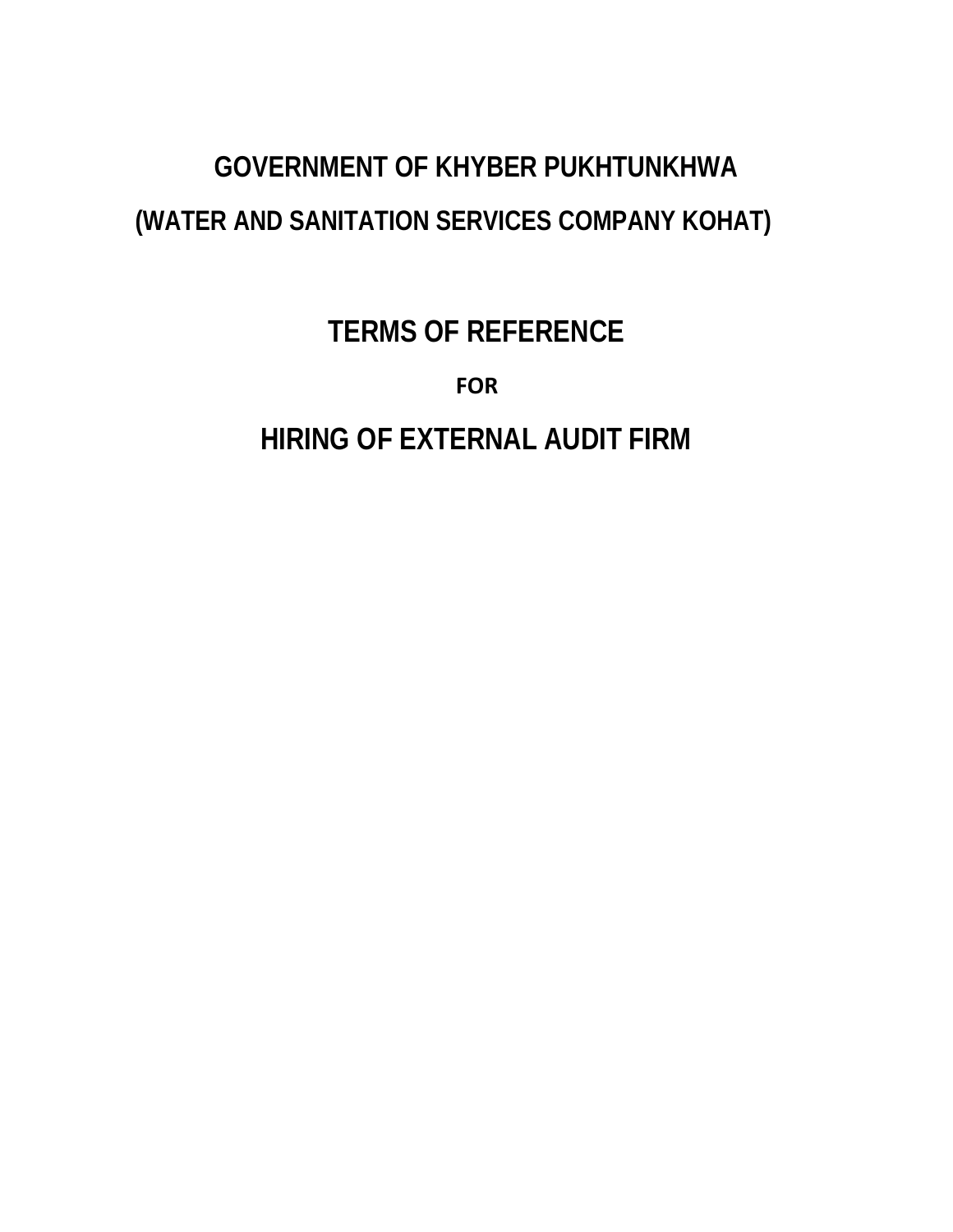# **Disclaimer**

**Though adequate care has been taken while preparing this document and information provided therein, but it is advised that the bidder must satisfy himself for the corrections and sufficiency of the Data. Information on any discrepancy should be intimated to this office immediately. If no information is received from any of the bidders within the time of submission date, it shall be presumed that this document is correct and complete in all respects. If considered necessary in the interest of work / public, Water & Sanitation Services Company Kohat.**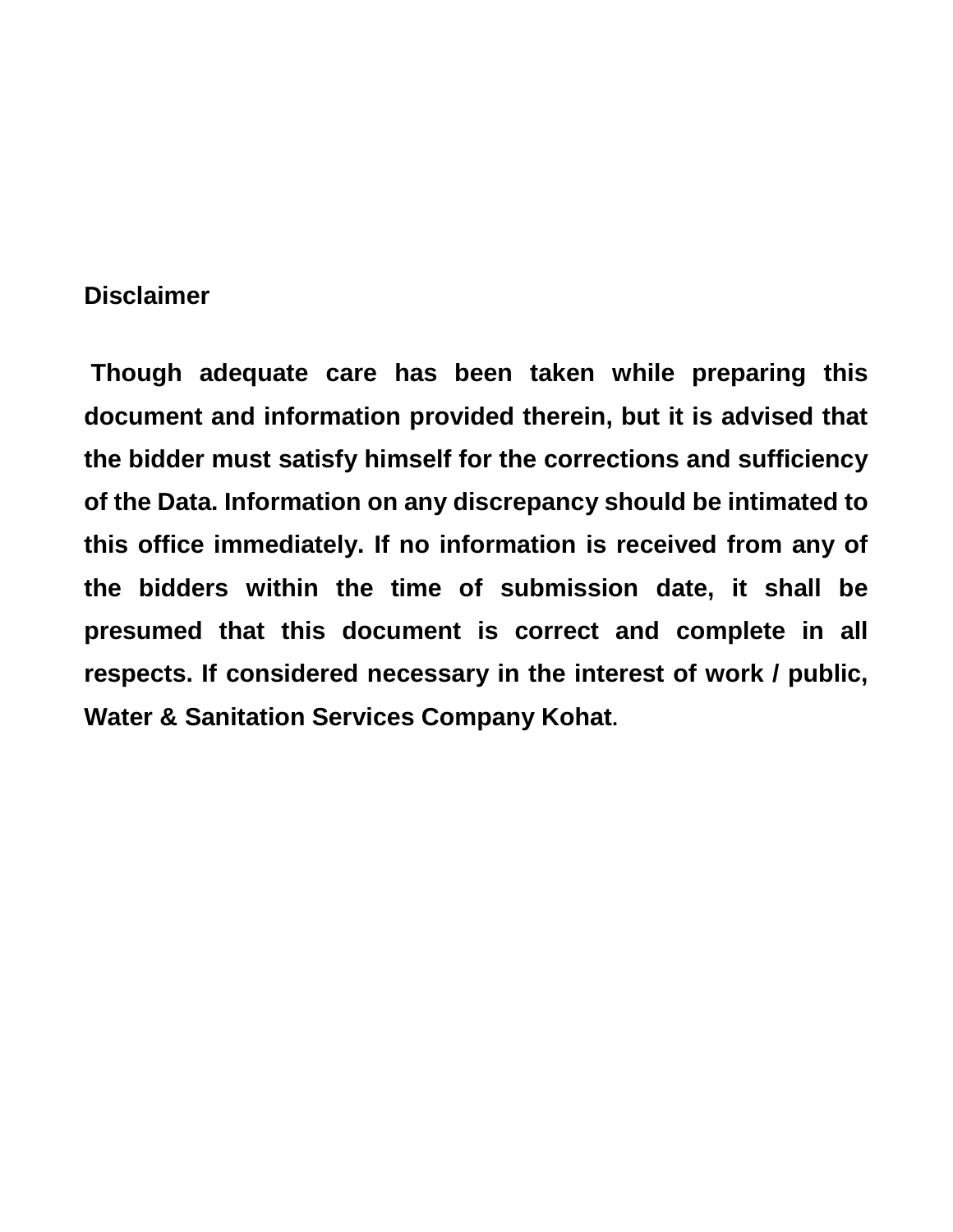# **TORS for Hiring of External Audit Firm**

# **Introduction**

Government of Khyber Pakhtunkhwa (GoKP) as per its commitment to the Public, is striving to deliver the basic services to the best possible level. Accordingly, Water and Sanitation Services Company Kohat was established in 2015 under the then Companies Ordinance 1984, aiming to transform the solid waste management, sanitation and water supply related services in Kohat. The Government of Khyber Pakhtunkhwa provide financial support in annual budget in the shape of grant in aid while a small portion is recovered from the consumers as utility charges. WSSC Kohat, invites financial and technical proposals from reputed Chartered Accountant firms registered in QCR.

#### **INVITATION FOR TECHNICAL AND FINANCIAL PROPOSALS**

Water and Sanitation Services invites sealed proposals from Chartered Accountants Audit firms for engagement as an External Auditor to conduct external audit of WATER AND SANITATION SERVICES COMPANY KOHAT as required under the provisions of the Companies Act 2017 for the Financial Year 2020-21 under single stage two envelop methodology of the KPPRA Rules 2014.

# **OBJECTIVES OF THE ASSIGNMENT**

The engagement of external auditors is a statutory requirement of the Companies Act 2017, Requiring inter alia under its relevant sections that every company shall at each annual general meeting appoint an auditor or auditors to hold office from the conclusion of that meeting until the conclusion of the next annual general meeting. The Board of Directors of WATER AND SANITATION SERVICES COMPANY KOHAT had decided to follow competitive process to hire services of a reputable Charted Accountant Firm for External Audit of the company for the year ending 30 June 2021.

# **SCOPE OF AUDIT**

The scope of audit is as laid down under the provisions of the Companies Act 2017.

# **ELIGIBILITY CRITERIA**

The Chartered Accountants firm is required to fulfill the following criteria in addition to the provisions as laid down by Companies Act 2017.

- Registered with Institute of Chartered Accountants of Pakistan (ICAP)
- Satisfactory QCR rating from institute of Chartered Accounts of Pakistan.
- At least one office in Peshawar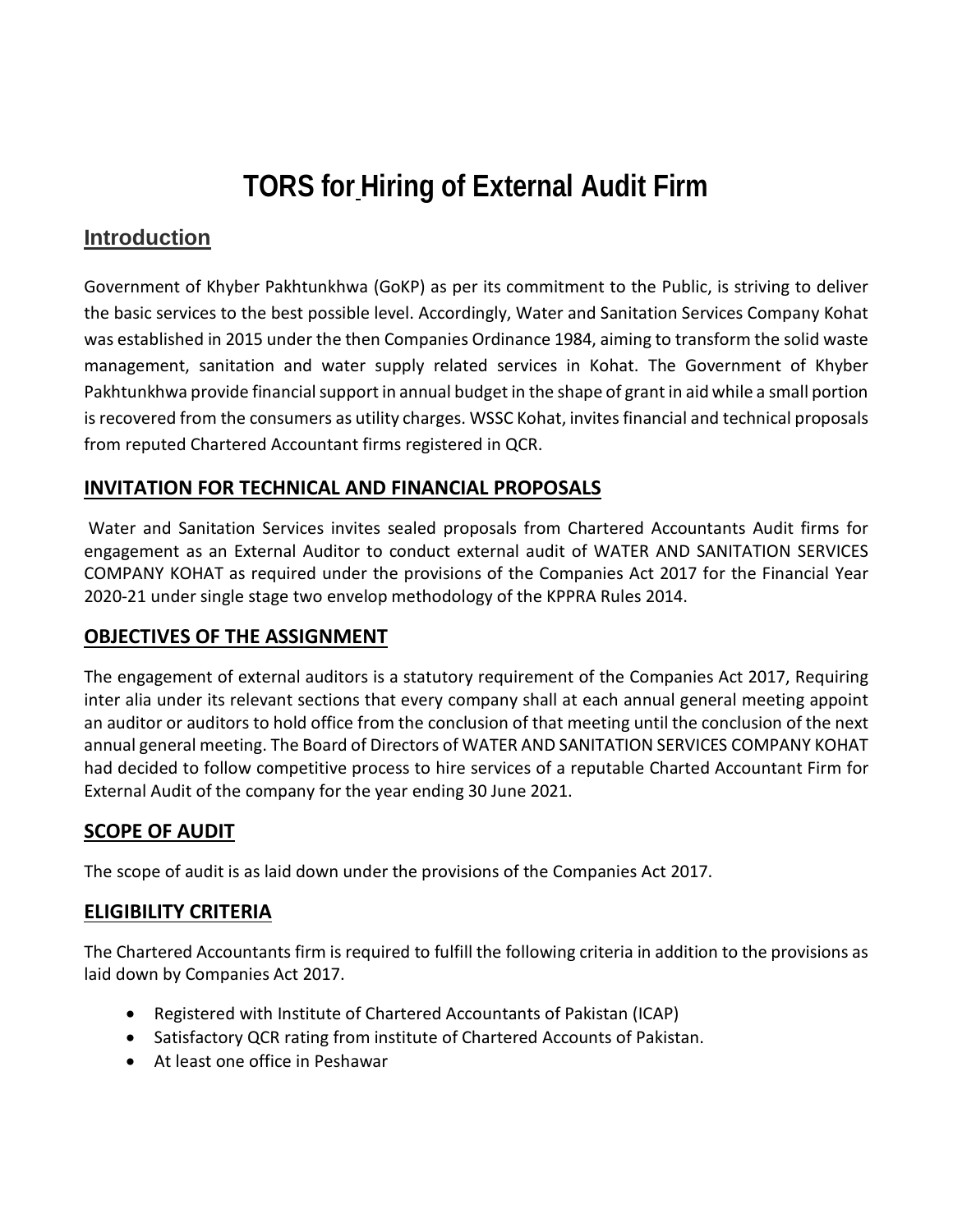- Firm should have experience of at least five years with same size organizations preferably experience to work with Section 42 Companies, Government / Semi government organization /Autonomous bodies.
- Income Tax, GST and KPRA Provincial Revenue Authority (if Applicable) registered company.
- Must have minimum two professionals / employees having relevant qualification on their payroll
- Provide undertaking that no litigation is in process with Public Sector entities or provide complete details of such litigations.
- The bidder shall attach relevant documents or certificate to validate their eligibility vis-à-vis above requirements.
- The bidder shall provide an undertaking (on Stamp paper) that the bidder has not been declared black listed by any Governmental / Semi Governmental institutions
- Bidders not fulfilling the above eligibility criteria will not be considered for further technical evaluation.

#### **TECHNICAL PROPOSAL**

#### **Technical proposal should contain following and any additional information**

- Technical Proposals to be submitted by the applicants shall be in compliance with the requirements laid down in the scope of work. The Technical proposal shall be clearly marked as **"TECHNICAL PROPOSAL**" and placed in Sealed Envelope.
- The technical proposal should include; corporate profile, full name of the firm, number of partners, permanent addresses and evidence of formation preferably in the form of partnership deed.
- Registration with Institute of Chartered Accountant firms.
- Satisfactory QCR rating from institute of Chartered accounts of Pakistan
- Information about infrastructure of the firm including details of offices /branches at least one office in Peshawar.
- Firm Should have minimum experience of at least five years with same size organizations preferably experience to work with Government / Semi government organizations/ Autonomous bodies Companies formed under Section 42.
- Structure of the firm with list of all key personal (partners, directors, senior managers etc.)
- Annual Financial statements for the last five years.
- Income Tax, GST and KP Provincial Sales Tax (if applicable ) registered company
- Undertaking that the firm is not blacklisted by any of Provincial or Federal Government Department, Agency, Organization or Autonomous body or Private Sector Organization anywhere in Pakistan.

#### **10. FINANCIAL PROPOSAL**

• The Firms are required to yearly fee on Lump sum basis in Financial Proposal.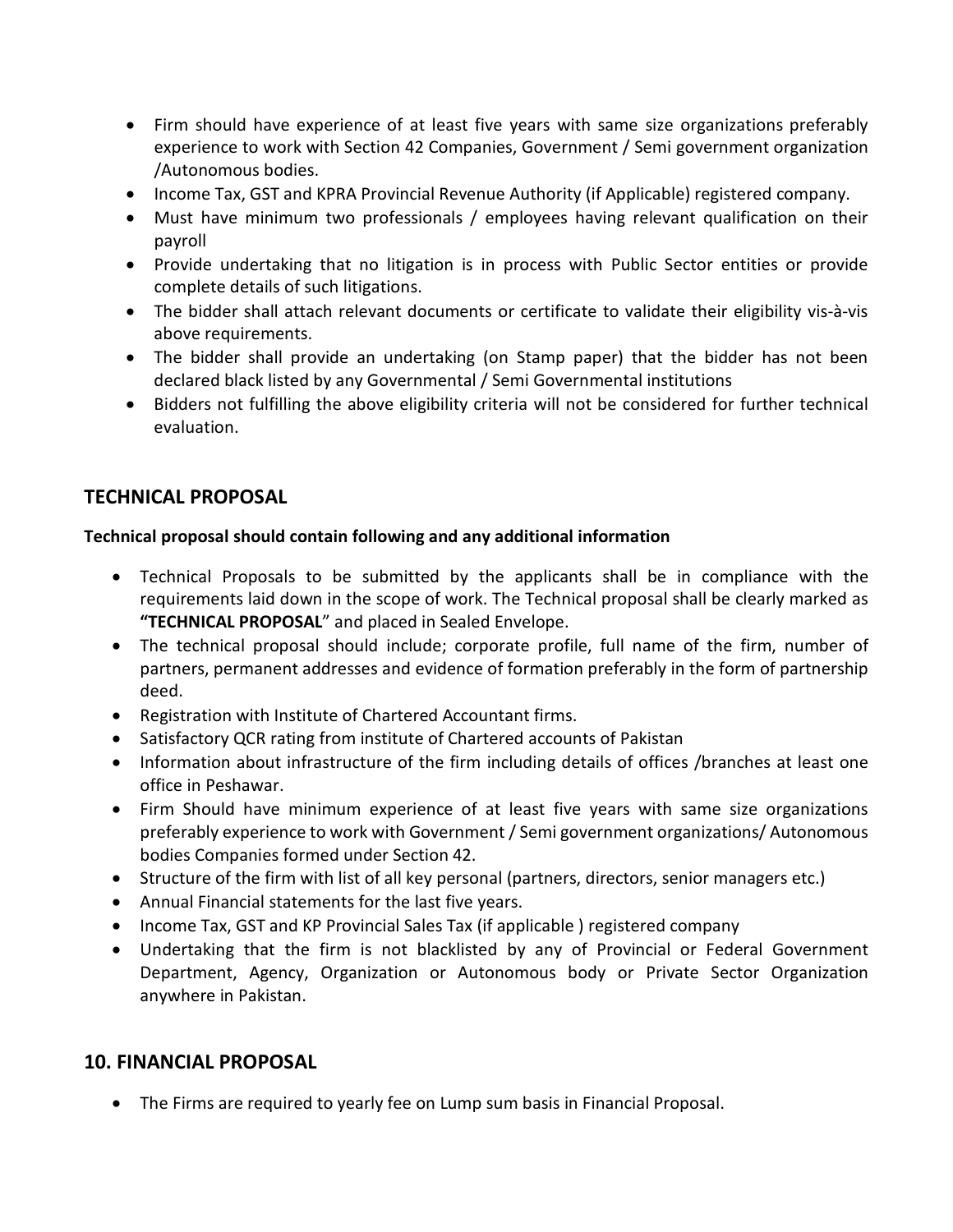- The Financial proposal must be submitted in a separate sealed envelope Marked **FINANCIAL PROPOSAL**, on letterheads, indicating the name of the firm.
- Yearly lump sum fee quoted should be Pak. Rupees inclusive of all applicable taxes such as GST, Income Tax, etc. If not specifically mentioned in the **Quotation**, it will be presumed that the prices include all taxes. WATER AND SANITATION SERVICES COMPANY KOHAT will also not be responsible for any change in Tax regime subsequently.

# **11. TECHNICAL EVALUATION CRITERIA**

The proposal will be evaluated and considered in accordance with the technical proposal as well as Financial Proposal on the basis as defined in Khyber Pakhtunkhwa Public Procurement of Goods, Works and Services Rules 2014 Chapter IV Clause 23 (b). Criteria

to be used for the selection of the firm are given in below table.

| Sr.No. | <b>Technical Evaluation Criteria</b>  | <b>Marks</b> |
|--------|---------------------------------------|--------------|
| 1.     | <b>Registration &amp; Affiliation</b> |              |
|        | <b>QCR Rating</b>                     | 40           |
| 2.     | Experience as on June 30,2018         |              |
|        | 21 and Above Years                    | 30           |
|        | 11 To 20 years                        | 25           |
|        | 6 To 10 years                         | 20           |
|        | 05 years                              | 15           |

| Sr.No. | <b>Technical Evaluation Criteria</b> | <b>Marks</b> |
|--------|--------------------------------------|--------------|
| 3.     | <b>List of Public Sector Clients</b> |              |
|        | More than 10 Clients                 | 30           |
|        | 9 To 10 Clients                      | 25           |
|        | 6 To 8 Clients                       | 20           |
|        | 05 Clients                           | 15           |
|        |                                      |              |
|        | <b>Total</b>                         | 100          |
|        | <b>Qualifying Marks 60%</b>          |              |

**Note:** 60% weightage will be provided to the Technical proposal and 40% weightage will be provided to the financial proposal as per Khyber Pakhtunkhwa Public Procurement of Goods, Works and Services Rules 2014 Chapter IV Clause23(b).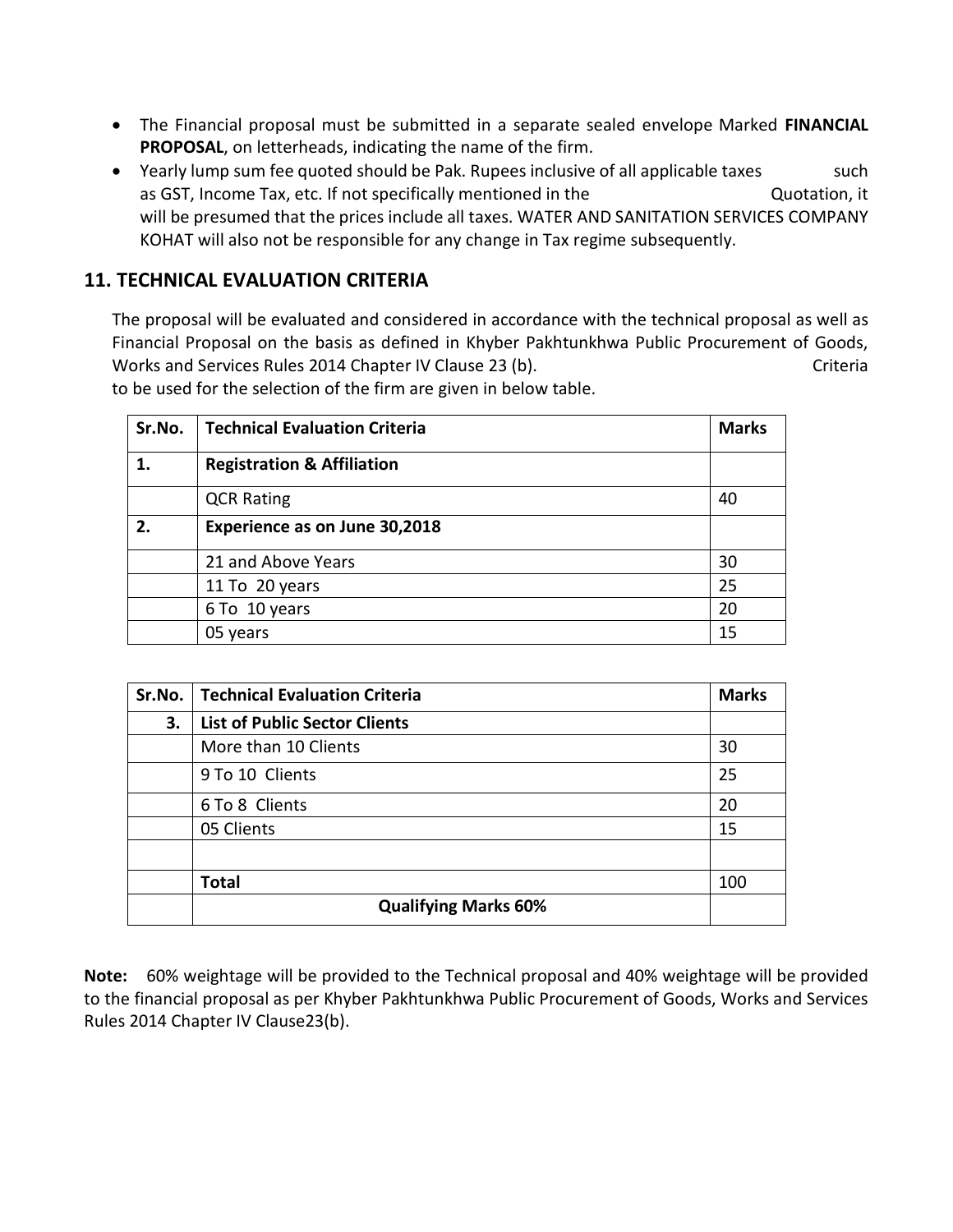# **12. TERMS & CONDITIONS**

- WATER AND SANITATION SERVICES COMPANY KOHAT invites proposals in sealed envelope (Single Package containing two separate sealed envelopes which shall be marked separately as "TECHNICAL PROPOSAL" And "FINANCIAL PROPOSAL"
- The envelope should be marked as "TECHNICAL PROPOSAL" And "FINANCIAL PROPOSAL" In bold and legible letters.
- Participating Firms must submit the bids that comply with these TORs and bidding documents. If any terms or condition of the participating firm contradicts/conflicts with the KPPPRA Rules & WATER AND SANITATION SERVICES COMPANY KOHAT terms and conditions, the terms and conditions of KPPRA Rules will prevail.
- No Proposal /bid will be accepted after the due date and time.
- The proposal /bid should be valid for two (2) months period.
- Bidders who fail to complete and attach all relevant documents will be disqualified
- No tender document will be accepted if not properly sealed and marked ;
- The WATER AND SANITATION SERVICES COMPANY KOHAT will enter into a formal contract with the successful bidder
- Firms presenting information intentionally incorrect or fraudulent will be disqualified
- WATER AND SANITATION SERVICES COMPANY KOHAT will not be responsible for any cost or expense incurred by bidders in connection with preparation or delivery of bids.
- Proposals /Bids received through any other mode /addressed to any other person will not be entertained.
- Any change of information provided in the tender document that may affect delivery of services should be brought to the WATER AND SANITATION SERVICES COMPANY KOHAT's attention as soon as possible. Failure to comply may result in the contract being terminated.
- Although adequate thought has been given in the drafting of this document, errors omission if any may be subject rectification.

Authorized Signature with Stamp

# **Affidavit**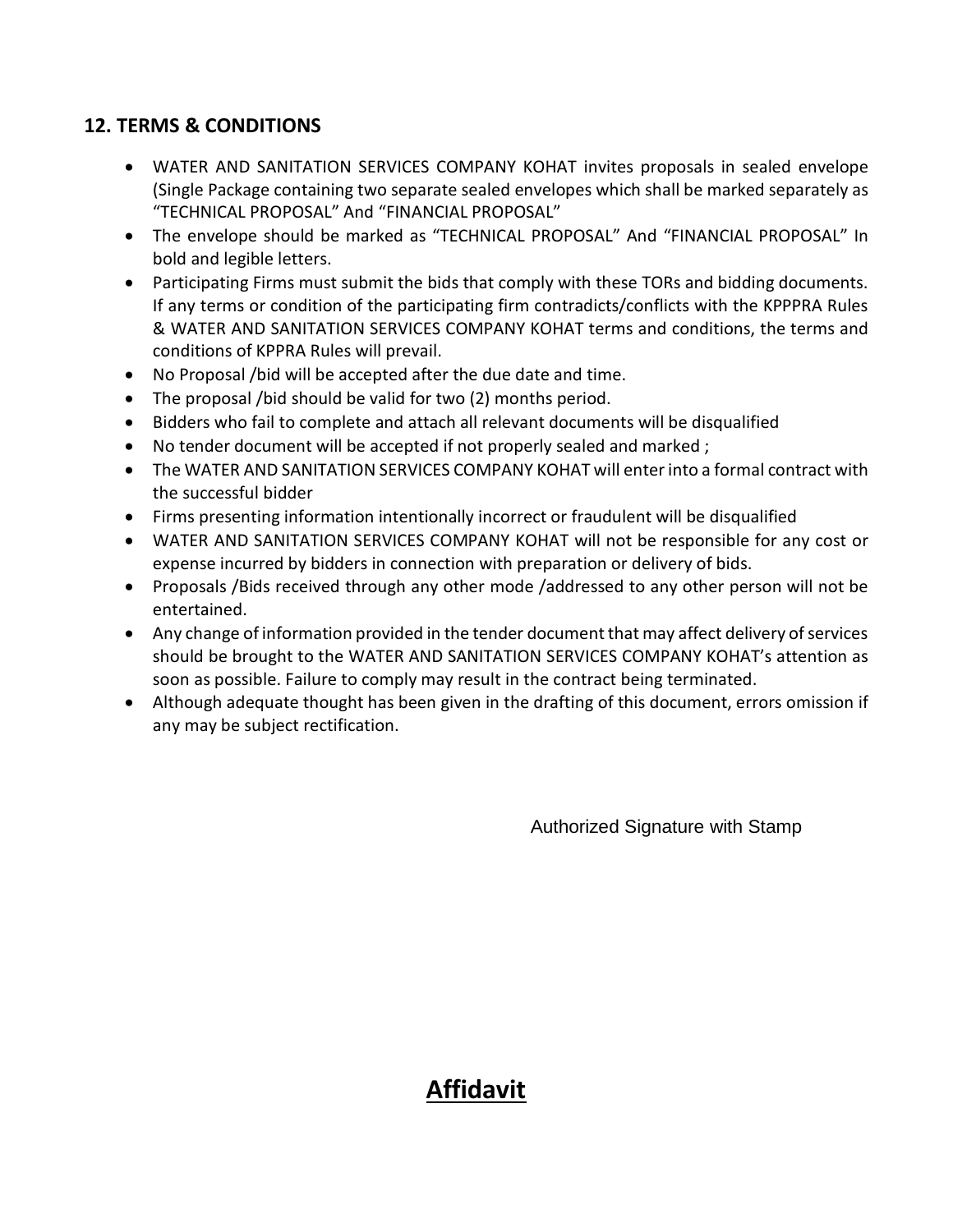#### **I/We accept the terms and conditions as laid down in TORs and in advertisement notice.**

I/We shall also observe all the rules/regulations framed by Government of the Khyber Pakhtunkhwa regarding providing Provision of Consultancy Services and Bid by all such rules.

I/ We shall provide consultancy services required by the appointing agency (WATER AND SANITATION SERVICES COMPANY KOHAT).

#### **SIGNATURE**

#### **WITH STAMP OF THE FIRM**

**Date: \_\_\_\_\_\_\_\_\_\_\_\_\_\_\_\_\_\_**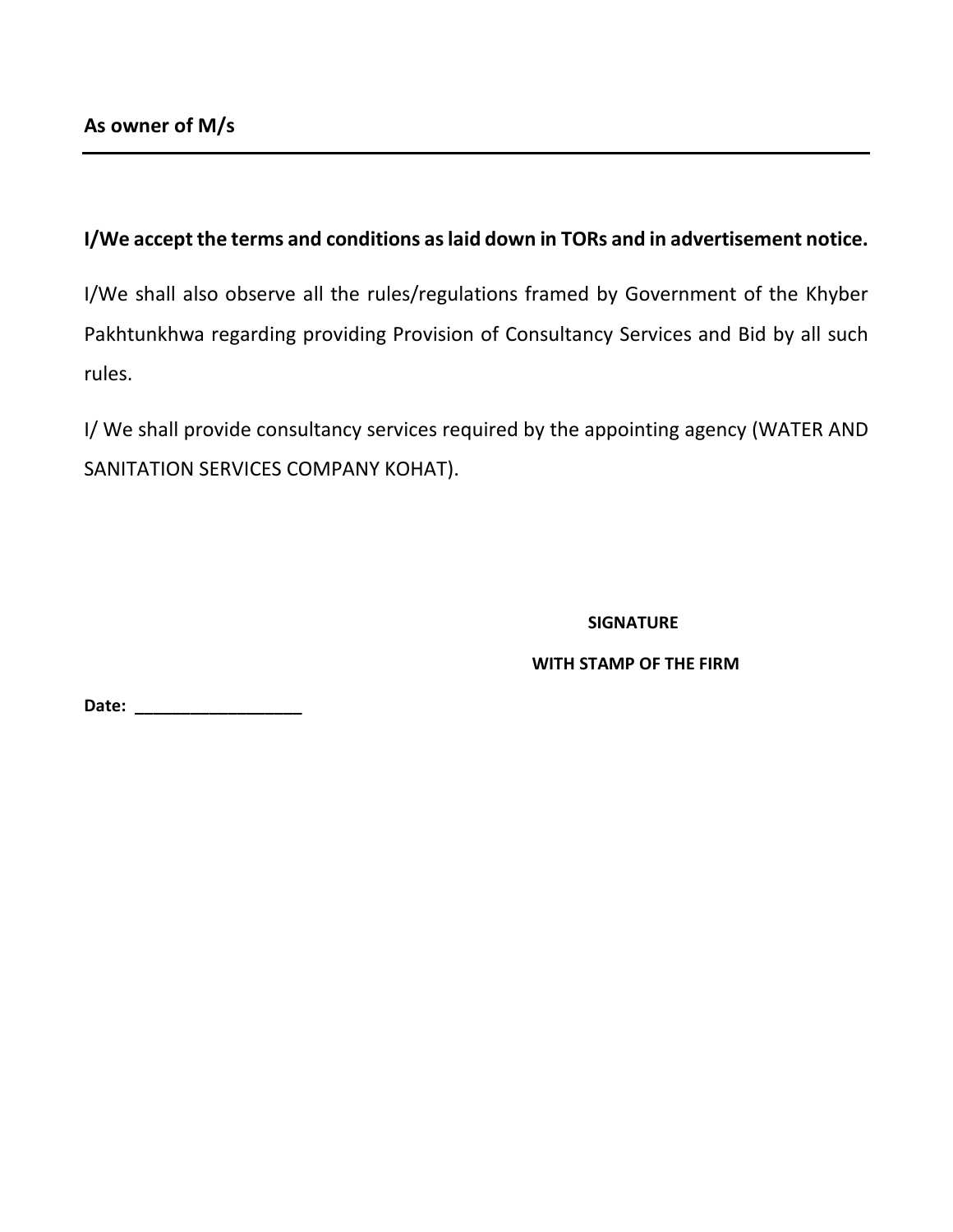# **FIRM's PROFILE**

| <b>Company Name:</b>           |  |
|--------------------------------|--|
| <b>Address of Office:</b>      |  |
| <b>Name of Contact Person:</b> |  |
| Mobile #                       |  |
| <b>Telephone No: (Office)</b>  |  |
| <b>NTN No:</b>                 |  |
| <b>QCR Rating</b>              |  |
| <b>Years of Experience:</b>    |  |
| <b>No. of Clients</b>          |  |

**Authorized Signature: \_\_\_\_\_\_\_\_\_\_\_\_\_\_\_\_\_\_\_\_\_\_\_\_\_\_\_**

**Name & Designation : \_\_\_\_\_\_\_\_\_\_\_\_\_\_\_\_\_\_\_\_\_\_\_\_\_\_\_**

**Company Seal: \_\_\_\_\_\_\_\_\_\_\_\_\_\_\_\_\_\_\_\_\_\_\_\_\_\_**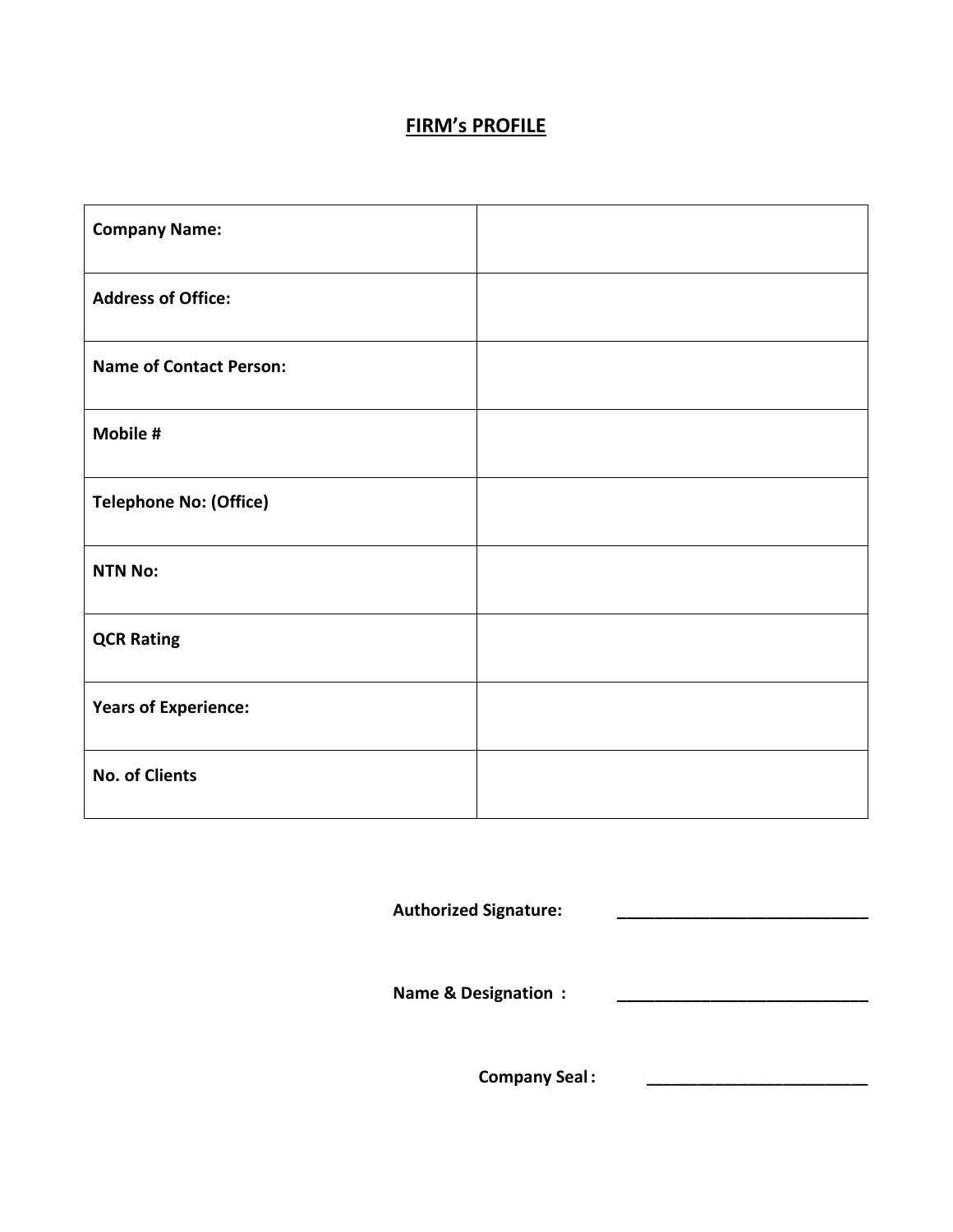# **Guidelines**

- 1. There must not be any conflict of interest i.e. Firm must not be providing services to any other person/entity in conflict with WATER AND SANITATION SERVICES COMPANY KOHAT so as to cause any sort of conflict of interest.
- 2. Contract period will be for one year.
- 3. All direct & indirect taxes will be deducted in accordance with the provisions of Government Rules amended time to time.
- 4. Successful firm will sign a service contract and will provide the agreed services within the stipulated agreed time. If the bidder completely fails to provide the services a week after prescribed period of service delivery and didn't comply with the reminders, the case of Firm may be put to relevant authorities to declare as "Black Listed".
- 5. Payment of audit services will be made on the satisfactory completion of the services.
- 6. The firm must response efficiently for providing the services timely.
- 7. The WATER AND SANITATION SERVICES COMPANY KOHAT reserves the right to give multiple consultancy assignments at a time during contract period.
- 8. In case of any dispute regarding services; the decision of the WATER AND SANITATION SERVICES COMPANY KOHAT shall be final & binding.
- 9. Only applicants fulfilling the eligibility criteria will be considered for technical and financial proposals. The financial proposal of technically qualified firm will be opened for further evaluation.
- 10.All documents and information received by WATER AND SANITATION SERVICES COMPANY KOHAT from applicants will be treated in strictest confidence.
- 11.Documents submitted to WATER AND SANITATION SERVICES COMPANY KOHAT will not be returned.
- 12.All expenses related to participation in this tender document shall be borne by the applicants.
- 13.Documents shall be submitted in a separate sealed envelope marked as "**TECHNICAL PROPOSAL**" and "**FINANCIAL PROPOSAL**" as hard copy in a sealed envelope for '**Hiring of External Audit (CA) Firm**'. The envelope containing hard copy of technical proposal and hard copy of financial proposal shall be received on the postal address given below.
- 14.The closing date and time for receipt of technical proposal and financial proposal is as mentioned in EOI and will be publicly opened on same day in the conference room of WATER AND SANITATION SERVICES COMPANY KOHAT in the presence of the interested firms or their representatives who may wish to attend.
- 15.Technical and financial proposals received thereafter will not be accepted.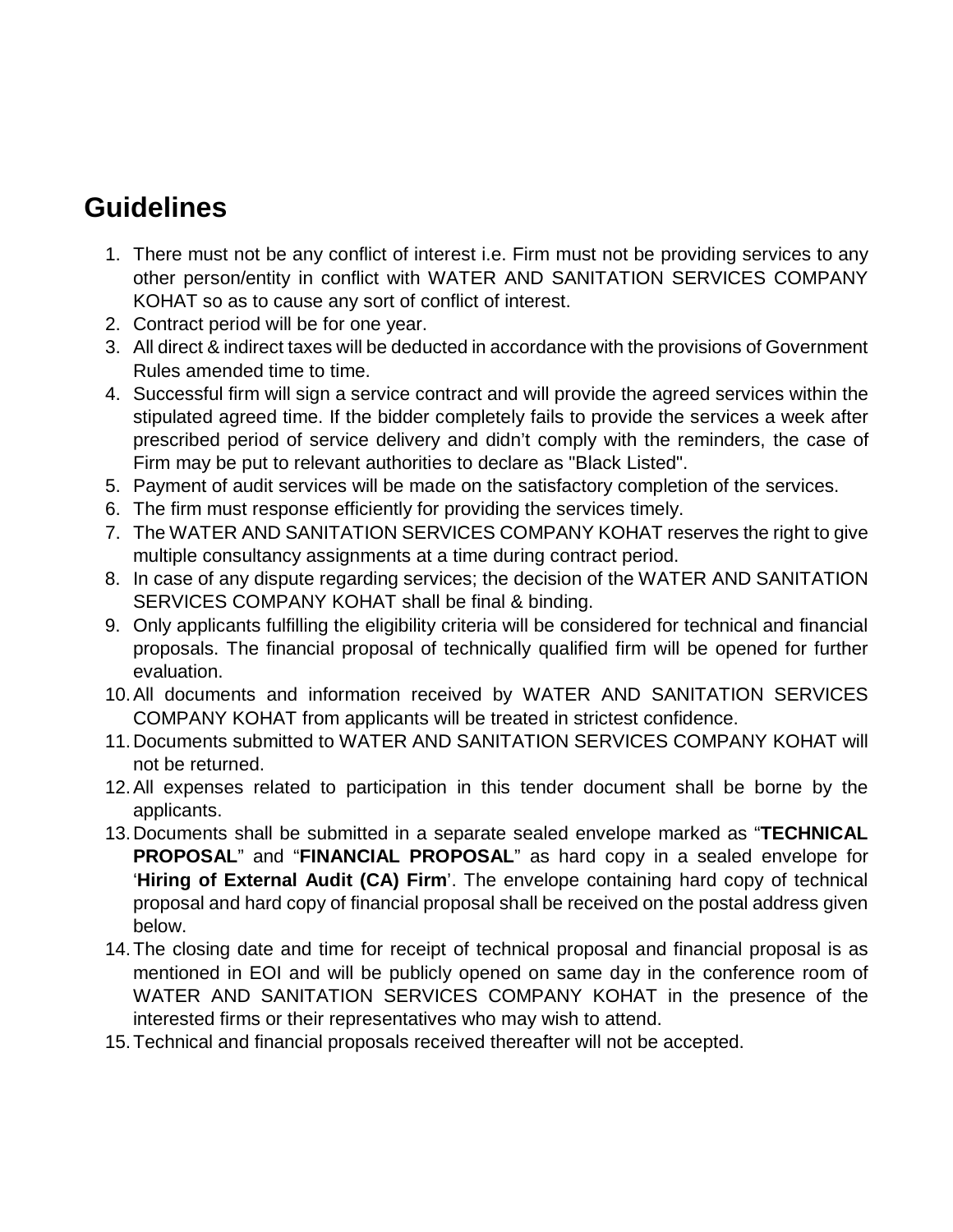- 16.WATER AND SANITATION SERVICES COMPANY KOHAT reserves the right to request submission of additional information from applicants in order to clarify/further understand aspects of technical proposal, if required.
- 17.WATER AND SANITATION SERVICES COMPANY KOHAT reserves the right to verify any information provided by the applicants.
- **18.** Offers/Questions about this technical proposal can be made only in writing: a letter or an email and must be asked before closing date. For any other related information please contact undersigned.

#### **Contract Agreement.**

The Contract agreement will be signed with lowest successful bidder, the contents shall be framed for this Contract agreement mutually.

#### **Declaration:**

Kindly provide the declaration as per format provided below at the end of proposal. I, declare that:

all the information provided in the technical proposal is correct in all manners and respects.

and I am duly authorized by the Governing body/ Board/ Management to submit this proposal on behalf of \_\_\_\_\_\_\_\_\_\_\_\_\_\_\_\_\_\_\_\_\_\_\_\_\_\_\_\_\_\_\_\_\_\_\_\_\_\_\_\_\_